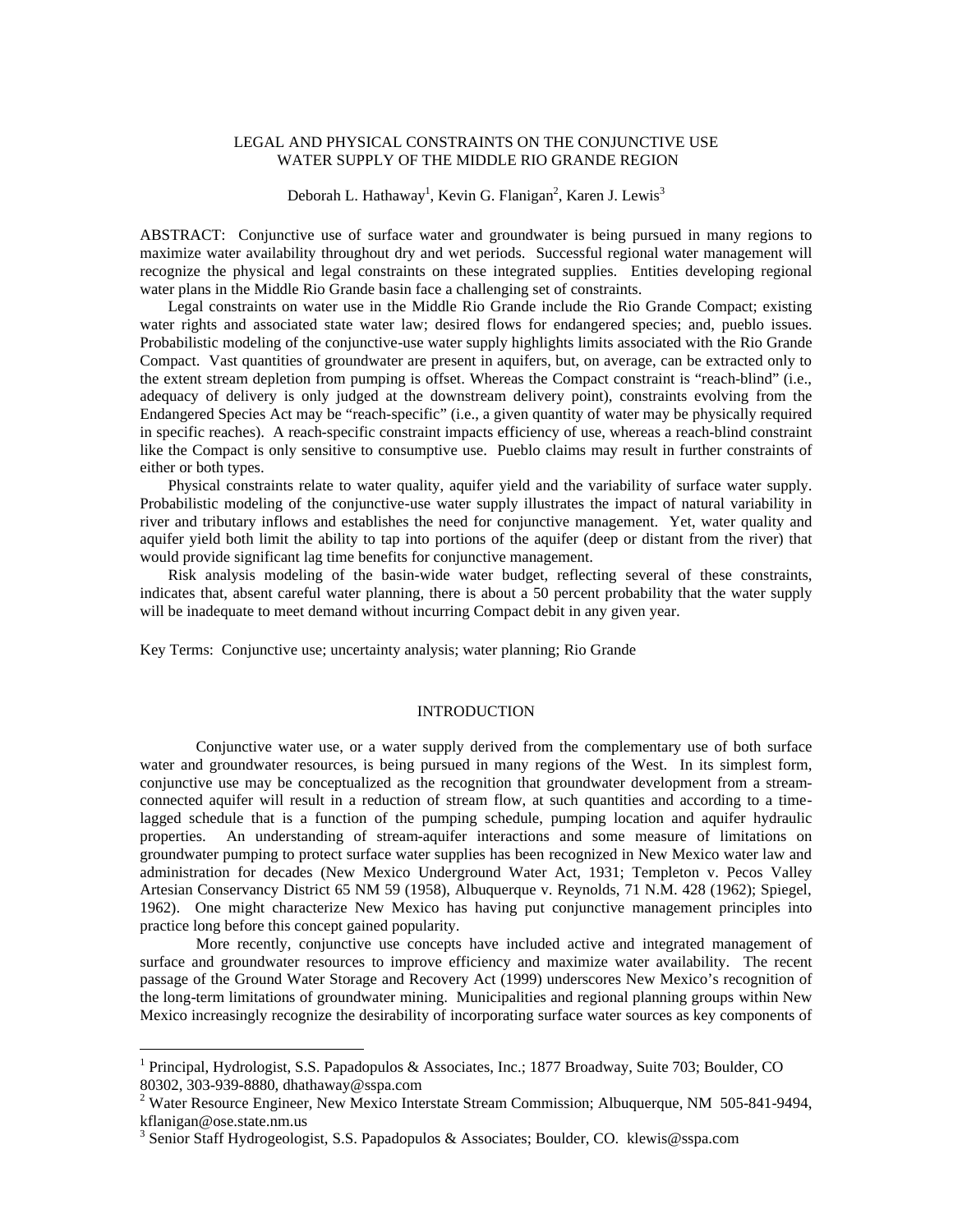regional sustainable supply. However, because surface water is subject to a high degree of variability, the surface water supply alone is subject to surplus and shortage. Conjunctive management plans incorporating groundwater recovery and/or storage; or, exchange/transfer arrangements between surface and groundwater users provide mechanisms for augmenting surface supplies in years of shortage and reserving excess water in times of surplus. Conjunctive use management typically is structured to increase the reliability of highly variable surface water supplies. Sustainable conjunctive management plans require full cognizance of legal and physical constraints on the water supply to avoid projecting shortages into the future or into a neighboring region. Regional water planning groups in the Middle Rio Grande region face a challenging set of constraints as they work to optimize the conjunctive use water supply.

# LEGAL CONSTRAINTS ON SUPPLY

Legal constraints on water use in the Middle Rio Grande include the Rio Grande Compact; existing water rights and associated state water law; desired flows for endangered species; and, pueblo issues. The 1938 Rio Grande Compact was ratified by the states of Colorado, New Mexico and Texas and passed by the  $76<sup>th</sup>$  Congress as Public Act No. 96 in 1939. This interstate compact placed a limit on the amount of allowable depletions in the Middle Rio Grande. The Rio Grande Compact and a subsequent 1948 resolution identifies New Mexico's delivery obligation (scheduled delivery) to Elephant Butte Reservoir based on the adjusted flow of the Rio Grande at Otowi bridge (Otowi Index Supply), as shown graphically on Figure 1. Despite that the average Otowi Index supply is on the order of a million acre-feet



Figure 1: Allocation of Water in New Mexico under the Rio Grande Compact

per year, the Middle Rio Grande region is only entitled to a maximum of 405,000 acre-feet per year of this basin inflow (and less in years of below-average supply). To avoid Compact violations, New Mexico cannot allow over-use of surface or groundwater to diminish the downstream obligation beyond what is allowed under a system of debit/credit accumulation. The Rio Grande Compact constitutes a key constraint on the available water supply in that, unlike conditions in coastal regions or downstream Compact states, truly surplus flows rarely exist. For example, in a year of abundant Otowi Index Supply, the New Mexico allocation is capped at a uniform value; surplus flows passing Otowi must be delivered to Elephant Butte. Furthermore, the Compact allows for a system of credits and debits, in effect, a "paper" water bank with respect to Compact obligations. However, under occasional wet conditions, useable water is spilled from project storage at Elephant Butte Reservoir. In such years of "spill", no annual credit or debit is computed, accrued debits are set to zero and the accrued credits of Colorado and New Mexico are reduced in proportion to their respective credits by the amount of the spill. Under these circumstances (which occurred in 1942, 1985-1988 and 1995), surplus water could be claimed and put to use or stored in the Middle Rio Grande region. The constraint upon allowable depletions in the Middle Rio Grande by the Rio Grande Compact is 'reach-blind", in that delivery is "tallied" only at the downstream point of the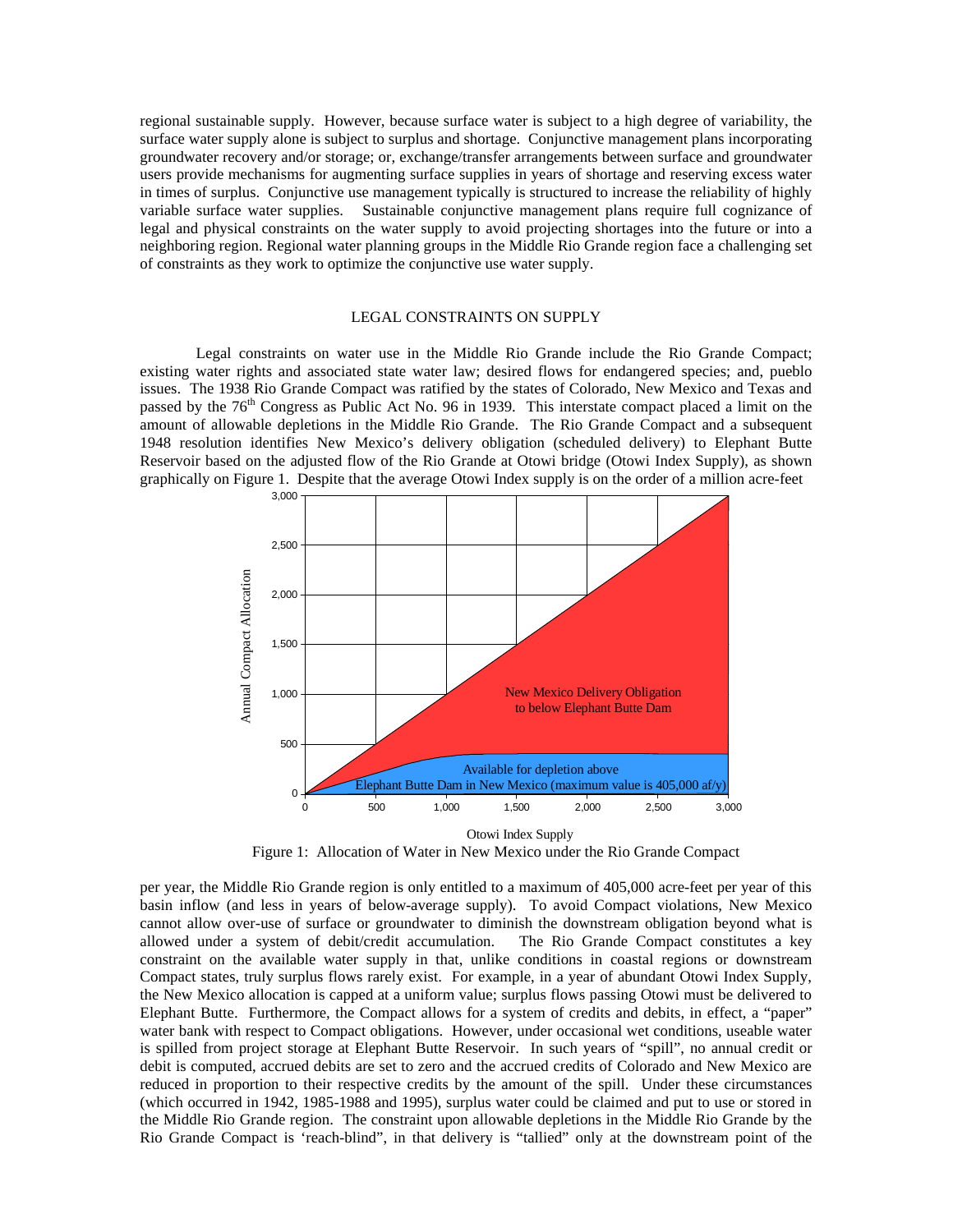reach. The distribution of consumption within the Otowi to Elephant Butte Reservoir reach is not constrained, other than by the nature of uses established under the law of prior appropriation.

New Mexico water law provides for the protection of existing water rights from detriment or impairment by later-priority uses, and administrative procedures accordingly require evaluation of proposed new appropriations and transfers. The Rio Grande is considered fully appropriated under the present state of development; thus, offset of impacts of additional water use is necessary to support new uses.

Additional constraints on water supply are posed by endangered species/habitat restoration issues and pueblo claims. Endangered species and habitat restoration issues frequently involve actions increasing consumption of water; or, seek to attain reach-specific flows. In 2001, Federal agency representatives acknowledged the need to comply with applicable state water laws regarding these projects (Engineer Advisors, 2001). A Conservation Water Agreement between the State of New Mexico and the United States, executed June 29, 2001and a Programmatic Biological Opinion issued by the U.S. Fish and Wildlife Service that same day, both in effect until the end of 2003, provide for actions to meet needs of the endangered Rio Grande silvery minnow and the southwest willow flycatcher. These programs and a Rio Grande Water Management Agreement between the United States and the Middle Rio Grande Conservancy District executed July 3, 2001 have resulted in close monitoring and management of flows in specific reaches to maintain minimum and target flows.

Pueblo "prior and paramount" rights are not presently quantified; thus, they place an additional and uncertain future demand on the water supply. Constraints resulting from exercise of pueblo rights are likely to be reach-specific with respect to individual pueblos.

# PHYSICAL CONSTRAINTS ON SUPPLY

Physical constraints relate to water quality, aquifer yield and the variability of surface water supply. The major component of the water supply available to this region is the highly variable mainstem inflow at Otowi. This water supply is supplemented with (a) trans-mountain diversions of the San Juan-Chama Project, and, (b) highly variable quantities of tributary inflow to the region. A probability density function of New Mexico's share of the supply to the region is shown on Figure 2.



Figure 2: The NM (Middle Rio Grande) share of surface water supply: Probability Density Function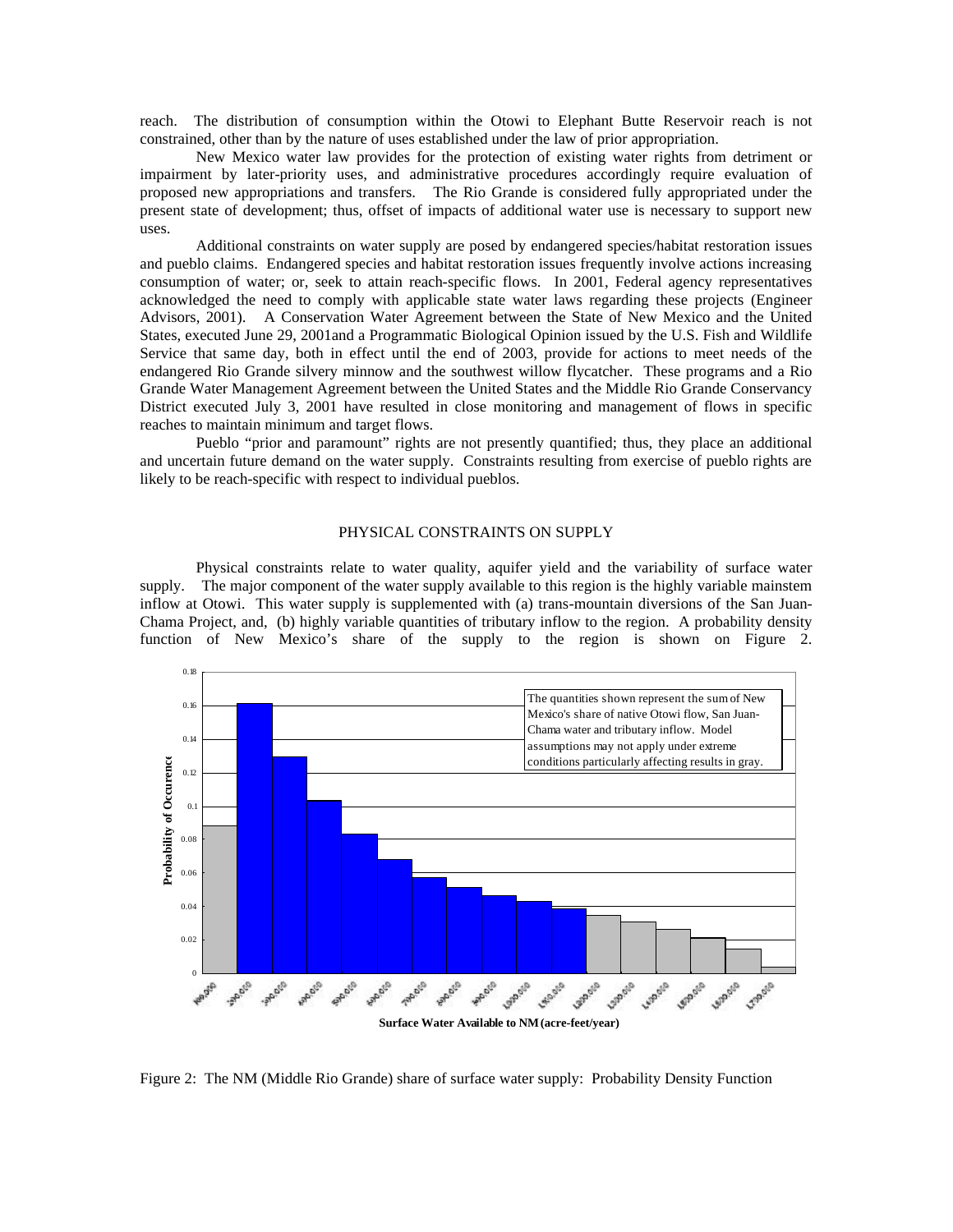This function shown above was developed with a risk modeling approach, described in a later section of this paper.

 Vast quantities of groundwater are present in aquifers, but, on average, can be extracted only to the extent stream depletion from pumping is offset. Figure 3 illustrates the lagged impact of groundwater pumping in the Albuquerque Basin on the flow of the Rio Grande determined by numerical modeling of present development and hypothetical future conditions. Wastewater returns from extracted groundwater



**River Depletions under Hypothetical Future Pumping Scenarios**

Figure 3: River Depletions due to Groundwater Pumping Alternatives

offer a partial credit to offset groundwater impacts; but the relative benefit of this offset decreases with time as lagged effects reach the river. The current level of groundwater pumping has not reached a "steady-state condition"; thus, depletions to the river from current levels of pumping will continue to increase for many years, even if pumping rates are not increased beyond current levels. In this region, the groundwater "supply" is limited by the availability of offsets for river impacts. Water quality and aquifer yield both limit the ability to tap into portions of the aquifer (deep or distant from the river) that would provide significant lag time benefits for conjunctive management.

# CONJUNCTIVE SUPPLY IN THE MIDDLE RIO GRANDE REGION

### Methods for Quantifying the Supply and its Variability

The Middle Rio Grande Water Supply Study (S.S. Papadopulos & Associates, Inc., 2000) developed a quantitative and probabilistic description of the conjunctive-use groundwater and surface water supply available to the Middle Rio Grande region in New Mexico. The study area extends from Cochiti Reservoir to Elephant Butte Reservoir, a distance of approximately 175 miles. The probabilistic description of the water supply is developed through a risk analysis model, incorporating the climatic-dependent variability in individual water budget components. Present and future impacts of groundwater pumping on surface water conditions are simulated through modeling analyses and are incorporated into the probabilistic water budget analysis.

The quantified water supply is the amount of water potentially available for use, or depletion, within the study area. This conceptualization represents both the hydrologic supply and the legal limitations imposed by the Rio Grande Compact. The supply is the difference between the basin inflow and the downstream flow obligation determined by the Rio Grande Compact.

The supply is quantified as a set of probability density functions, taking into account the historical variability of inflow components. The period of record used for the modeling is 1950-1998; this period both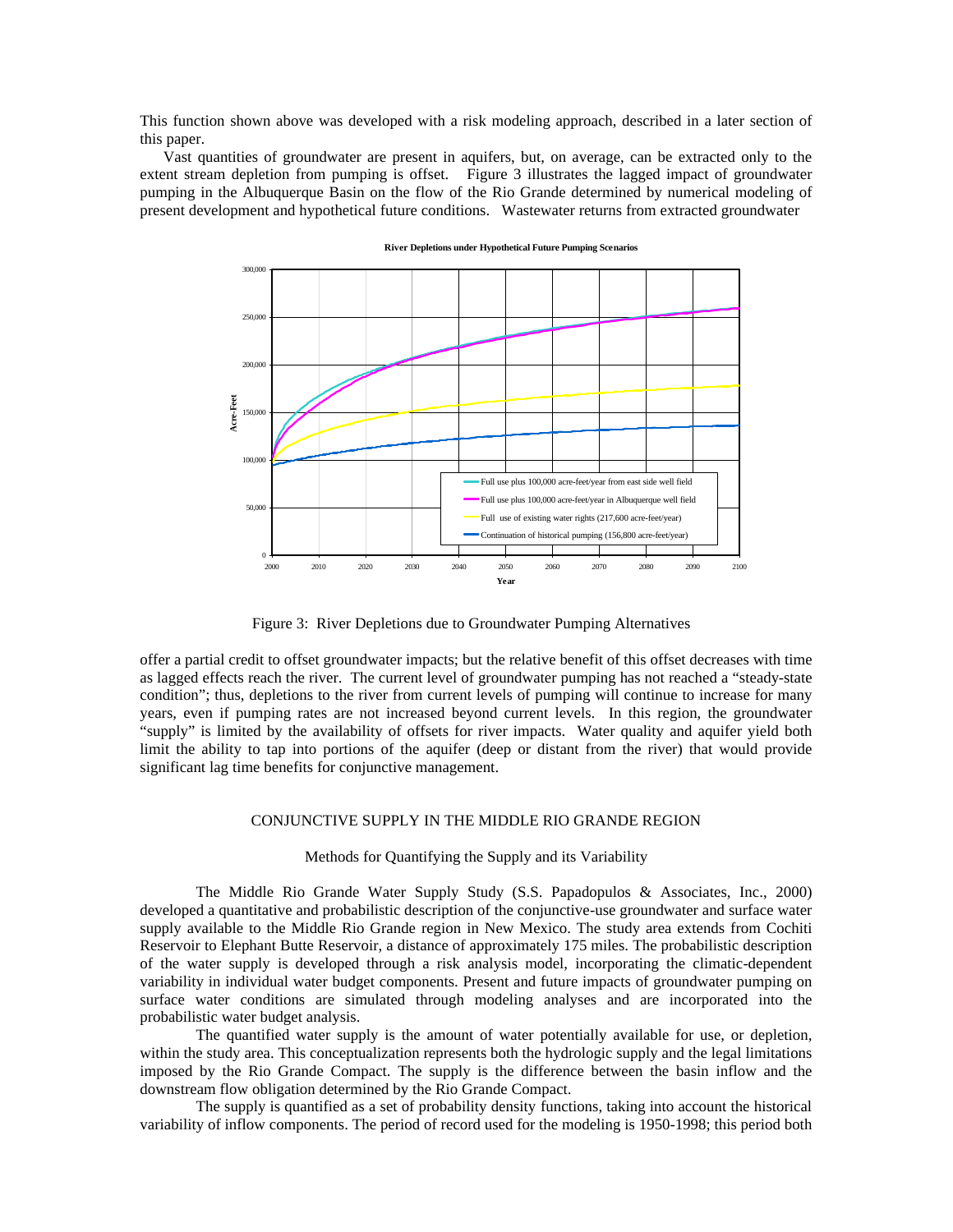represent average conditions in the region, as assessed using extended flow and climate records, and coincides with a period for which consistent administrative rules under the Rio Grande Compact have been in effect. To relate the supply to reach specific demands, the available supply is compared to depletions under both current river and future development conditions.

Once the current and future development scenarios were established and the groundwater inputs for each scenario are run, risk modeling was conducted. Risk modeling consisted of 10,000 Monte Carlo simulations for each water development scenario. Results are probability density functions for each individual inflow and outflow term, for total inflow and outflow to the region, and for annual Compact credit-debit. This allowed assessment of Compact delivery probabilities while maintaining and tracking the variability in the water budget for the region.

#### Results

The study illustrates that variability in several dominant water budget terms leads to significant variability in the water supply (Figure 2). High variability in supply is well recognized in this region and stems both from the highly variable flow in the Rio Grande mainstem, driven primarily by variability in the winter snowpack, and variable summer inflow due to variation in the summer monsoon. There is also high variability in consumption, primarily due to Elephant Butte Reservoir evaporation. Evaporation from the reservoir ranges from 10 to 30% of the overall basin depletion and is a function of reservoir pool elevation and associated surface area.

Consumptive use in the region is predominantly agricultural and riparian water use and evaporation from Elephant Butte Reservoir. An evaluation of the mean depletions occurring within the Middle Rio Grande region, given these assumptions, indicates that consumptive use by crops and riparian vegetation account for approximately 67% of the total use. Consumptive use by reservoir evaporation accounts for approximately 19% of the total, with the remainder of about 14% comprised of urban consumptive use. Of these uses, reservoir evaporation is subject to the largest variability.



Figure 4: Rio Grande Compact credit-debit probability density function, present development conditions, 2000.

While on average the water supply is approximately equal to the present water demand, this study provides a measure of the variability in water supply conditions. Figure 4 illustrates the calculated credit/debit under the Rio Grande Compact for current conditions as a probability density function. As can be seen, over the long term debits are expected to occur nearly as often as credits, given the present water use conditions and the historic climatic variability.